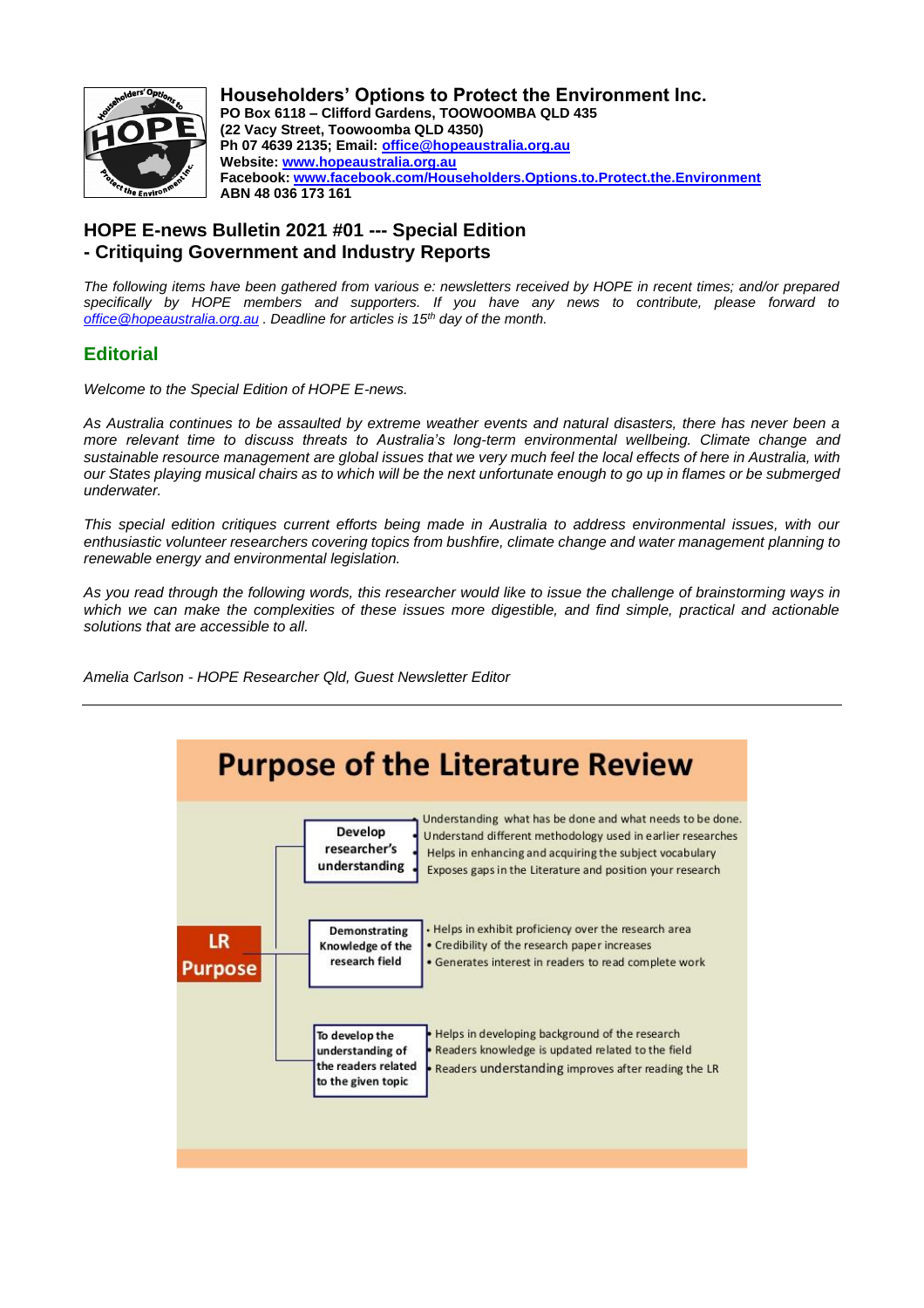# **Collection of articles critiquing Government and Industry Reports**

# **Critique of State of the Climate 2020 Report**

*By Dan Bielich, B.Sc. – Climate Science, M.S. Env, completing B. Ren-Eng*



This sixth biennial State of the Climate report draws on the latest climate research, encompassing observations, analyses and projections to describe year-to-year variability and longer-term changes in Australia's climate. The report is a synthesis of the science informing our understanding of climate in Australia and includes new information about Australia's climate of the past, present and future. The science informs a range of economic, environmental and social decision-making by governments, industries and communities. Observations, reconstructions and climate modelling paint a consistent picture of ongoing, long-term climate change interacting with underlying natural variability. Associated changes in weather and climate extremes—such as extreme heat, heavy rainfall and coastal inundation, fire weather and drought—have a large impact on the health and wellbeing of our communities and ecosystems (State of the Climate, 2020).

# **Key Point Section**

The paper begins with a series of fast facts provided by the CSIRO and BOM that are backed by empirical data gathered over many decades. This section of the report provides a highlight reel of the state of the Australian climate system and shows the most important climate challenges that Australia is currently facing. The fact that Australia has had an average temperature increase of 1.4 degrees over the last few decades may sound insubstantial to a non-scientist. However, these changes are much more significant than what they seem. These temperature increases are the driving mechanisms of wide scale changes felt across the entire nation and even the world. These critical changes trigger significant domino effects across a range of environmental spheres that interact via a complex network of heat and pressure differences. This key point is fundamental to any climate paper, highlighting the driving changes that will likely onset climate disasters in the future.

By utilising advanced modelling software, BOM and CSIRO have been able to provide a hypothetical scenario of possibilities for climatic processes and disasters that may affect the Australian community over the coming years. Over the last few decades, climate modelling software and measuring equipment have been called out by the media as "poor quality" and "unreliable". However, since the 1990s climatic and physical modelling software and hardware has developed significantly. Interestingly, what has not changed is the grim projection of our future with the current climatic trends that are being observed across the world.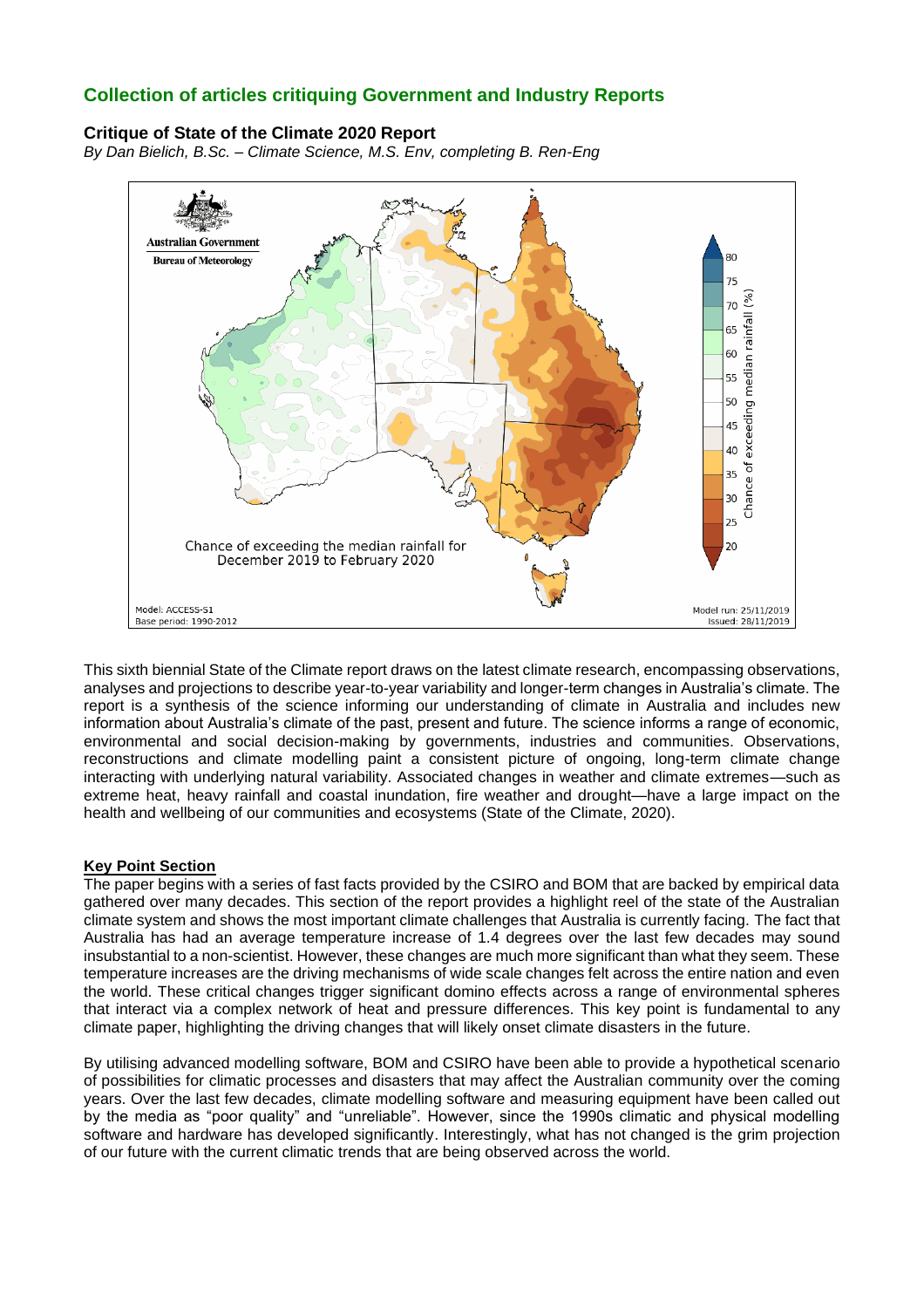# **Australia's Changing Climate Section**

In this section of the report, the author dissects each climatic variable, and explains how they have been affected by human activities over the past 50 years. The effects on the environment are complex and broad, making it difficult to cover all environmental impacts. It is important for the public to know the magnitude of environmental devastation that has already been and will continue to be caused by factors such as air temperature increases, sea-surface temperature changes and greenhouse gas emission concentrations. Each climatic variable that has been discussed throughout the paper gives a clear picture of the issues that we face, and shows that this challenge that has no simple solution. It requires not only a technical solution but a social solution of which we all play a critical role.

#### **Human Psychology**

Humans are psychologically built to deal with issues that are occurring in the moment, triggering the fight or flight response. In the case of climate change the threat does not always seem immediate, until a drought or severe storm event hits, making it a difficult challenge to grasp as a species. Unfortunately, this means papers such as this frequently tend to get overlooked. However, as any who have lived through a difficult event can attest, our own experiences provide the most critical lessons in life. Studies have shown that societies that have been hit by large storm events, such as Hurricane Katrina in New Orleans, are significantly more likely to believe in and act on climate change than a community that has not suffered the consequences of climate change directly. On a yearly basis severe storms affect thousands of Australians, as does heavy rainfall, drought, tropical cyclones, bush fires, and other extreme climate events. This is likely a contributing factor as to why the social views on climate have changed over the last few decades.

To tie the bow at the end of the paper, so to speak, BOM and CSIRO return to projections of the future, to remind the reader that these are current issues, and will not be resolved without action. By relying on simulation models, they were able to provide a glimpse of the future. As we can see, climate change is a complex issue that must be addressed on several fronts. But ultimately, reducing global greenhouse gas emissions will lead to less warming and fewer impacts in the future (State of the Climate, 2020). Climate change affects the lives and livelihoods of all Australians. Australia needs to plan for and adapt to the changing nature of climate risk now and in the decades ahead.

# **Critique on Australian Bushfire and Climate Plan**

*By Regina Kimble, HOPE Researcher (QLD)*

# **Australian Bushfire and Climate Plan**

In response to the unprecedented 2019-2020 bushfire season, the Climate Council and Emergency Leaders for Climate Action have released an Australian Bushfire and Climate Plan (ABCP), outlining the urgent recommendations that need to be implemented to prevent another devastating bushfire season. The ABCP is made up of comprehensive recommendations surrounding climate change, education, land care management, bushfire response and recovery. The ABCP was created by a representative selection of stakeholders, with an emphasis on Indigenous and local stakeholders.



Kimberley Land Council's Indigenous land management rangers. Image via KLC.org.au

Most of the recommendations are not new – increased hazard reduction and boosting firefighting capacity is advice firefighters and Indigenous peoples have been endorsing for years (Williamson et al., 2020). Notably, this plan has a substantial emphasis on Indigenous knowledge and participation in bushfire management, which would provide proven and tested methods to reducing bushfire hazards (Wright, 2020). Further, the ABCP outlines a number of immediate and feasible recommendations on how to increase bushfire response capacity and implement full-time land care management teams that would directly benefit the 2020-2021 bushfire season.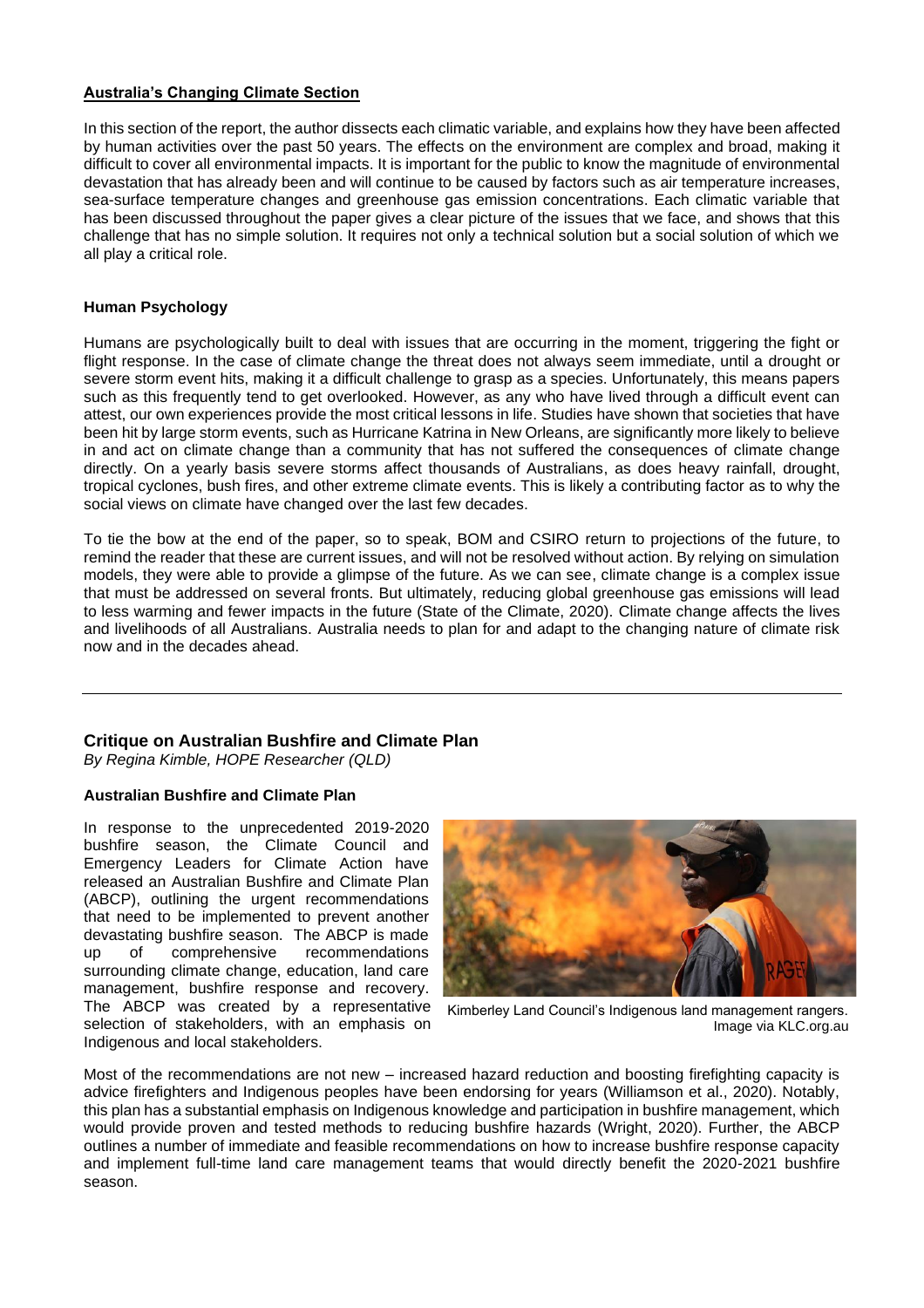# **Think Globally: Climate Change**

The ABCP foremost and most urgent recommendation to addressing Australia's bushfires is tackling climate change and reducing greenhouse gas emissions. The logic behind why climate change and global warming would exacerbate bushfires is easy to follow: hotter temperatures, drier weather, more severe storms would lead to more destructive bushfires (Yu et al., 2020). It is known that climate change is induced by humans' increased production of carbon dioxide, and consequently the ABCP strongly recommends a reduction of fossil fuel use in Australia and a commitment to net zero emissions (Yu et al., 2020).

These recommendations will no doubt reduce carbon dioxide emissions and are necessary steps towards a more sustainable planet, however the climate change impacts that are creating more suitable bushfire conditions in Australia will not be fully resolved with these recommendations. Australia directly produces less than 1.3% of the world's carbon dioxide emissions, therefore global action towards reducing emissions is needed to have a significant impact on reducing climate impacts seen in Australia (IPCC, 2012). While Australia does need to do better with its emissions, this recommendation will not alleviate bushfire destruction as effectively as focusing on Indigenous land management. Although the ABCP did have a heavy emphasis on Indigenous involvement, it should have been their top recommendation as it is a direct-action Australia alone can take to manage bushfires. Involvement of Indigenous peoples in Australia's bushfire management will be the most urgent action Australia can take, with climate change recommendations taking a back seat as it hinges on global participation to have a significant impact on Australia's bushfires (United in Science, 2020).

#### **Act Locally: The Need for Arson Education**

In addition, the ABCP fails to address the impact of arson on bushfires. From California to the remote bushlands in Australia, arsonists cause a significant number of bushfires and damage (Spencer, 2020). Educating local communities and tourists on the dangers of open flames and ignition sources should have been a priority recommendation in the plan. This would have positive direct impacts on the 2020-2021 bushfire season. In addition, it could reinforce the need for full-time land care management as those management teams should be controlling for and patrolling potential arson events. Acknowledging the role arsonists play would not take away from the significant influence climate change has on bushfires, and ignoring arsonists does not make the arsonist problem disappear. This major oversight on excluding arson-based recommendations is the main critique the ABCP should address in future plans.

In conclusion, the Australian Bushfire and Climate Plan (ABCP) is a comprehensive plan that outlines a number of achievable and practical recommendations that Australia can implement to reduce the destruction the next bushfire season would bring. However, the focus on climate change impacts instead of Indigenous participation, and the exclusion of arsonists show there are still several issues and measures Australia must address to successfully manage future bushfire seasons.

# **References**

- Emergency Leaders for Climate Action & Climate Council (2020). *Australian Bushfire and Climate Plan*. Retrieved from [https://emergencyleadersforclimateaction.org.au/wp-content/uploads/2020/07/australian](https://emergencyleadersforclimateaction.org.au/wp-content/uploads/2020/07/australian-bushfire-climate-plan-1.pdf)[bushfire-climate-plan-1.pdf](https://emergencyleadersforclimateaction.org.au/wp-content/uploads/2020/07/australian-bushfire-climate-plan-1.pdf)
- IPCC. (2012). *Summary for Policymakers. In: Managing the Risks of Extreme Events and Disasters to Advance Climate Change Adaptation*. Retrieved from [https://www.ipcc.ch/site/assets/uploads/2018/03/SREX\\_FD\\_SPM\\_final-2.pdf](https://www.ipcc.ch/site/assets/uploads/2018/03/SREX_FD_SPM_final-2.pdf)
- Spencer, S. H. (2020). *Setting the Record Straight on Climate Change and Arson in Australia's Bushfires*. Retrieved via [https://www.factcheck.org/2020/01/setting-the-record-straight-on-climate-change-and-arson](https://www.factcheck.org/2020/01/setting-the-record-straight-on-climate-change-and-arson-in-australias-bushfires/)[in-australias-bushfires/](https://www.factcheck.org/2020/01/setting-the-record-straight-on-climate-change-and-arson-in-australias-bushfires/)
- Williamson, B., Markham, F. & Weir, J. K. (2020). *Aboriginal Peoples and the Response to the 2019-2020 Bushfires*. Retrieved via [https://www.aidr.org.au/media/7718/aboriginal-people-and-the-response-to-the-](https://www.aidr.org.au/media/7718/aboriginal-people-and-the-response-to-the-2019-20-bushfires.pdf)[2019-20-bushfires.pdf](https://www.aidr.org.au/media/7718/aboriginal-people-and-the-response-to-the-2019-20-bushfires.pdf)
- United in Science. (2020). A multi-organization high-level compilation of the latest climate science information. Retrieved from https://public.wmo.int/en/resources/united\_in\_science
- Wright, A. (2020). *Want to Stop Australia's Fires? Listen to Aboriginal People*. Retrieved from <https://www.nytimes.com/2020/01/15/opinion/australia-fires-aboriginal-people.html>
- Yu, P., Xu, R., Abramson, M. J., Li, S. & Guo, Y. Bushfires in Australia: a serious health emergency under climate change. *Planetary Health, 4*(1), E7-E8. https://doi.org/10.1016/S2542-5196(19)30267-0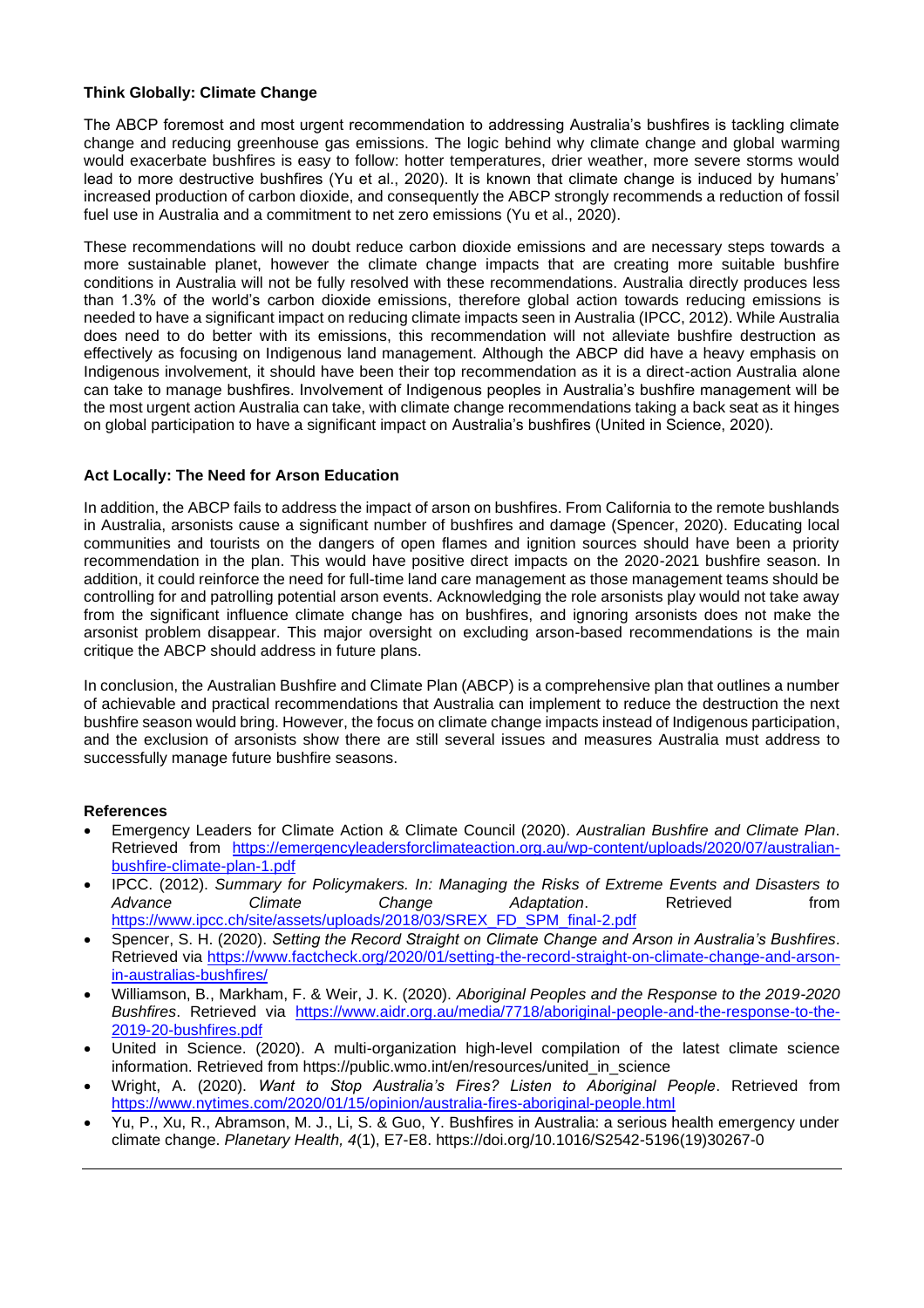# **Critique on "The projects that can power Queensland to a zero-pollution future"**

*By Regina Kimble, HOPE Researcher (Qld)*

#### **Queensland's Road to Renewables**

In response to Queensland's target of supplying 50% of electricity through renewable energy by 2030, Green Energy Markets (GEM) is drafting a report that outlines how Queensland can achieve this target. Currently, Queensland is on track to supply 20% of electricity through renewable energy by the end of 2020, and while this is a good start, there is considerable progress that needs to be made to reach the 50% target (Queensland Government, 2020a). GEM has drafted a numbersbased report, pulling data from current and proposed



Barcaldine Solar Farm. Image via Reneweconomy.

renewable energy projects, to calculate what is needed to achieve the 50% target (GEM, 2020). GEM is a research and consultancy firm that specialises assisting companies on implementing or investing in renewable energy project.

The report provides a quantitative analysis and pathway to achieving the 50% target. Based on current and proposed renewable energy projects, new battery technology and projected increased investments in renewables, Queensland has the capacity to achieve its 50% target (GEM, 2020). The report takes a comprehensive look at different renewable energy types and what is required to ensure there is sufficient baseload power, it quantitatively shows that consistent and sustainable power can be achieved.

While the report clearly outlines that Queensland has the capability to transition to renewables, the report hinges on the fact that investments in renewables will increase. Financial reports from 2019 show a decrease in renewable energy investments in Queensland (ABC, 2020). While the operating costs of renewables are lower than coal plants, renewable energy has substantial upfront costs that require large, initial investments (ABC, 2020). The decrease in investments in 2019 stems from absence of long-term government policy, logistical issues in transmission systems in north Queensland, and a new restriction on solar construction (ABC, 2020). Further, the Queensland government is still subsidizing fossil fuel companies, which do not pay any external costs that would make renewables more attractive to investors (Berrill, 2016). In addition, current building codes and standards on high-rises are not renewable energy friendly. Coupled with an increasing population and following electricity demand, the report fails to account for current market failures and demand (Berrill, 2016). These insights shed light on the fact that while Queensland has the capability (i.e., technology, land) to achieve the target, it lacks a strong foundation to secure the essential investors to start the journey towards the 50% target.

# **Think Globally: Extreme Weather**

In order to increase renewable energy supplies in Queensland, a significant amount of renewable energy plants, and consequently power, will have to be based in north and central Queensland (GEM, 2020). One issue the report fails to account for is the increasing extreme weather events regional Queensland will face due to the exacerbation of global climate change impacts (Queensland Government, 2020b). Renewable energy plants, such as solar and wind, have been found to be severely damaged by cyclones, strong winds and storms, and intense fires (Solaun & Cerda, 2019). All of these are weather events that will increase in the incoming years



Damaged solar panels at Oakey solar plant after strong winds. Image via -magazineaustralia.com

around the areas the GEM report places the proposed renewable energy plants in (Solaun & Cerda, 2019). These events may risk a cut in electricity supply, which can have detrimental impacts on the government's and public's view on the reliability of renewable energy.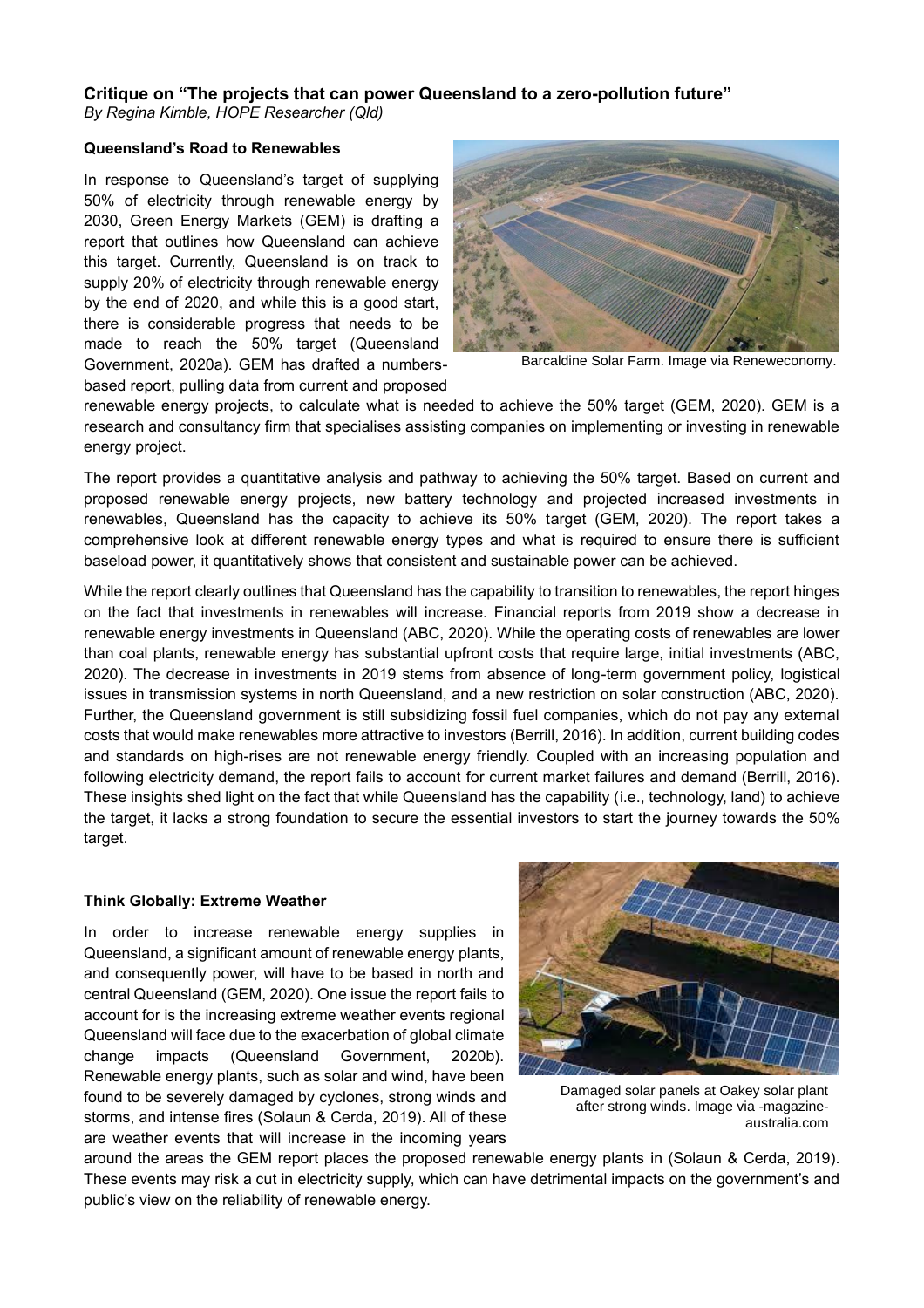The report does focus on diversifying power supply types and offers a range of construction locations across north and central Queensland, which would improve the resilience of the renewables supply grid (GEM. 2020). However, the report relies heavily on improved battery technology that does not exist, which would mean Queensland would have to compensate for this by constructing more renewable energy plants in these extreme weather zones (Scott, 2020). While the world is increasingly committed to reducing climate change impacts and emissions, extreme weather events will still take place and may significantly damage renewables in regional Queensland, potentially reigniting the reliance on coal power (Solaun & Cerda, 2019). Further analysis on which areas are most suitable in the long-term for stable renewable energy should be included in the GEM report.

# **Act Locally: Grid Connection Issues**

Another important factor that needs to be addressed to implement renewables in Queensland is connecting new renewable energy plants to the power grid. The report does briefly mention this barrier, as the proposed sites in regional Queensland are far from the highly populated areas (GEM, 2020). These regional sites have better conditions for harvesting renewable energy, but since they are far from populated areas, it will cost more money in the end to implement them (Parkinson, 2020). Current solar projects already have issues connecting to the power grid, detrimentally impacting their output (Parkinson, 2020; Vorrath, 2019). These barriers have been significantly contributing to reduced investment interest in renewable energy in Queensland as there is no reliable support or grid infrastructure for proposed, or even current, projects (Vorrath, 2019). It is estimated that over 10.3 trillion USD is needed within the next 30 years to implement the infrastructure required to transition Queensland towards renewable energy (Vorrath, 2019). If Queensland wants to continue on this path towards renewables, it needs to reduce these immense barriers around grid connectivity to secure investors.

In conclusion, the GEM report is a quantitative, comprehensive report that outlines the required construction needed to reach the 50% renewable energy target Queensland has set for 3030. However, the report appears to gloss over and oversimplify current barriers that are stopping Queensland from beginning the journey towards this target, namely the lack of government legislative support around renewables as well as the positioning of proposed renewable energy sites that are vulnerable to climate change impacts and that have current substantial technical issues with connecting to grid power.

# **References**

- Berrill, T. (2016). *The Renewable Energy Revolution: Real Climate Action in the Sunshine State.* Retrieved from [https://www.qld.gov.au/\\_\\_data/assets/pdf\\_file/0026/67940/trevolution.pdf](https://www.qld.gov.au/__data/assets/pdf_file/0026/67940/trevolution.pdf)
- Green Energy Markets (GEM). 2020. *The projects that can power Queensland to a zero-pollution future*. Unpublished manuscript.
- Parkinson, G. (2020). System strength issues take toll on renewable plants in Queensland, NSW and Victoria. Retrieved from [https://reneweconomy.com.au/system-strength-issues-take-toll-on-renewable](https://reneweconomy.com.au/system-strength-issues-take-toll-on-renewable-plants-in-queensland-nsw-and-victoria-87903/)[plants-in-queensland-nsw-and-victoria-87903/](https://reneweconomy.com.au/system-strength-issues-take-toll-on-renewable-plants-in-queensland-nsw-and-victoria-87903/)
- Queensland Government. (2020a). Achieving our renewable energy targets. Retrieved from <https://www.dnrme.qld.gov.au/energy/initiatives/achieving-our-renewable-energy-targets>
- Queensland Government. (2020b). Climate change science resources. Retrieved from <https://www.qld.gov.au/environment/climate/climate-change/resources/science>
- Scott, B. (2020). Queensland's Renewable Energy Target Alive but Only Just. Retrieved from https://adepteconomics.com.au/queenslands-renewable-energy-target-alive-but-only-just/
- Solaun, K. & Cerda, E. (2019). Climate change impacts on renewable energy generation. A review of quantitative projections. *Renewable and Sustainable Energy Reviews*, *116,* 109415.
- Vorrath, S. (2020). Grid problems now the biggest turnoff for renewable energy investment in Australia. Retrieved from [https://reneweconomy.com.au/grid-problems-now-the-biggest-turnoff-for-renewable](https://reneweconomy.com.au/grid-problems-now-the-biggest-turnoff-for-renewable-energy-investment-in-australia-73144/)[energy-investment-in-australia-73144/](https://reneweconomy.com.au/grid-problems-now-the-biggest-turnoff-for-renewable-energy-investment-in-australia-73144/)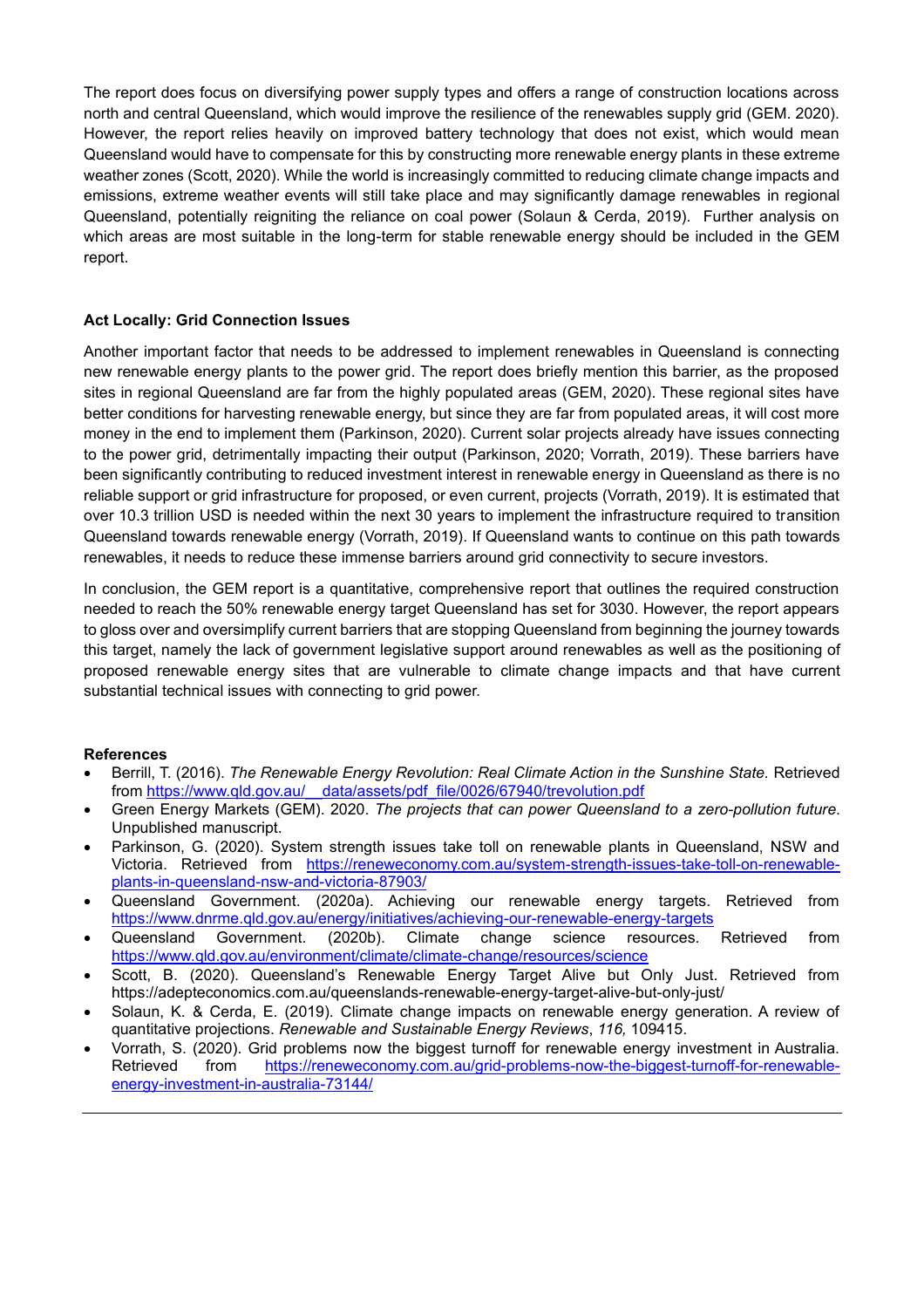# **A call for a new generation of Australian Environmental laws**

*By Maria Hernandez, HOPE Researcher (WA)*

Australia's beautiful and unique natural environment is in an unsustainable state of decline. This has been demonstrated by the Australia State of the Environment Report 2016, which had identified persistent environmental problems such as a biodiversity loss, land degradation, extensive development along coastlines and cities, and climate change impacts<sup>1</sup>. More recently, the Australia's Environment Summary Report 2019<sup>2</sup> has also reported that the national Environmental Condition Score (ECS, based on Australia's key environmental indicators) was 0.8 out of 10 in 2019; the lowest score since at least 2000. This report has also stated that, in 2019, Australia's list of threatened species included a total of 1890 species, representing a 36% increase from 2000. Furthermore, a study published by leading Australian ecologists in 2019<sup>3</sup> has found that over 7.7 million hectares of potential habitats and communities were cleared between 2000 and 2017, contributing to the wildlife extinction crisis Australia is currently facing.

Since its enactment in 2000, the Environment Protection and Biodiversity Conservation Act 1999 (the EPBC Act) has been subjected to two independent statutory reviews: the first review completed in 2009 by Dr Allan Hawke AC<sup>4</sup> and the second, currently being finalised by Professor Graeme Samuel AC<sup>5</sup>. Both statutory reviews concur that the EPBC Act is complex and that it should be redrafted comprehensively or replaced by a new Act (or set of related Acts). Both independent reviews also assent that the environmental impact assessment and approvals regime under the EPBC Act is inefficient and should be streamlined to reduce duplication and inconsistencies. Furthermore, the interim report of this year's EPBC Act review indicates that the Act is ineffective, and it is not fit to address current or future environmental challenges. Fundamentally, this interim report proposes a reform package involving the development of a new set of legally enforceable National Environmental Standards, the creation of an independent compliance, monitoring, and enforcement regulator, the accreditation of State and Territory assessment and approval processes ('devolution'), and the centralisation of information and data collection.

Despite the second statutory review of the EPBC Act still being in progress with the final report not being due until the end of October this year (2020), the Federal Government has started to propose changes to national environmental laws. Its argument is that this would support Australia's economic recovery from the Covid-19 crisis without compromising the environment. Just recently, on August 27<sup>th</sup> (2020), the Environment Protection and Biodiversity Conservation Amendment (Streamlining Environmental Approvals) Bill 2020 (Cth) (EPBC Amendment Bill) was introduced to the Australian Parliament, with the purpose of facilitating devolution of approval powers to States and Territories (referred as 'single touch' environmental approvals) and improving the bilateral agreement process. However, as the EPBC Amendment Bill failed to include the creation of new National Environmental Standards and a strong independent compliance and enforcement regulator, environmental experts are concerned that it could instead weaken environmental protections. This EPBC Amendment Bill has been strongly criticised as it is almost identical to the 'one-stop-shop' legislation introduced by the Australian Government in 2014. Conservation groups do not support this 'devolution' regime, arguing that; 1) State and Territory environmental laws and enforcement process do not meet federal standards, 2) States and Territories may have conflict of interest in approving projects which are of financial benefit to them, and 3) States and Territories would need additional funding to be able to take over this job. Some even claim that the 'single touch' regime may further complicate rather than simplify the system<sup>6</sup>.

A similar approach has been taken by the Places You Love (PYL) Alliance, a network of leading environmental non-government organisations across Australia. In response to similar concerns about the complexity and ineffectiveness of the Australian environmental law system, PYL convened the Australian Panel of Experts in Environmental Law (APEEL), calling for a major overhaul of national environmental laws. As a result, APPEL released the blueprint for the next generation of Australian environmental law<sup>7</sup> in 2017, including 57 recommendations. With this reform proposal, APPEL was seeking to ensure a healthy and resilient environment for future generations.

Additionally, several Australian National Audit Office (ANAO) performance audits have been conducted to examine the operation of the EPBC Act since it came into action in 2000. The latest ANAO performance audit

<sup>1</sup> The Australian Panel of Experts in Environmental Law. *Blueprint for the Next Generation of Australian Environmental Law.* August 2017.

<sup>2</sup> Australian National University. *Australia's Environment Summary Report 2019.*

<sup>3</sup> Ward MS, Simmonds JS, Reside AE, et al. *Lots of loss with little scrutiny: The attrition of habitat critical for threatened species in Australia*. Conservation Science and Practice. 2019[. https://doi.org/10.1111/csp2.117](https://doi.org/10.1111/csp2.117)

<sup>4</sup> Dr Allan Hawke AC. *Report of the Independent Review of the EPBC Act. Final Report.* October 2009.

<sup>5</sup> Professor Graeme Samuel AC. *Independent Review of the EPBC Act. Interim Report.* June 2020.

<sup>6</sup> Environmental Defenders Office. *EPBC Act reform: Are we about to fast track our way to weaker environmental standards and protections?* 7 Aug 2020.

<sup>7</sup> The Australian Panel of Experts in Environmental Law. *Blueprint for the Next Generation of Australian Environmental Law.* August 2017.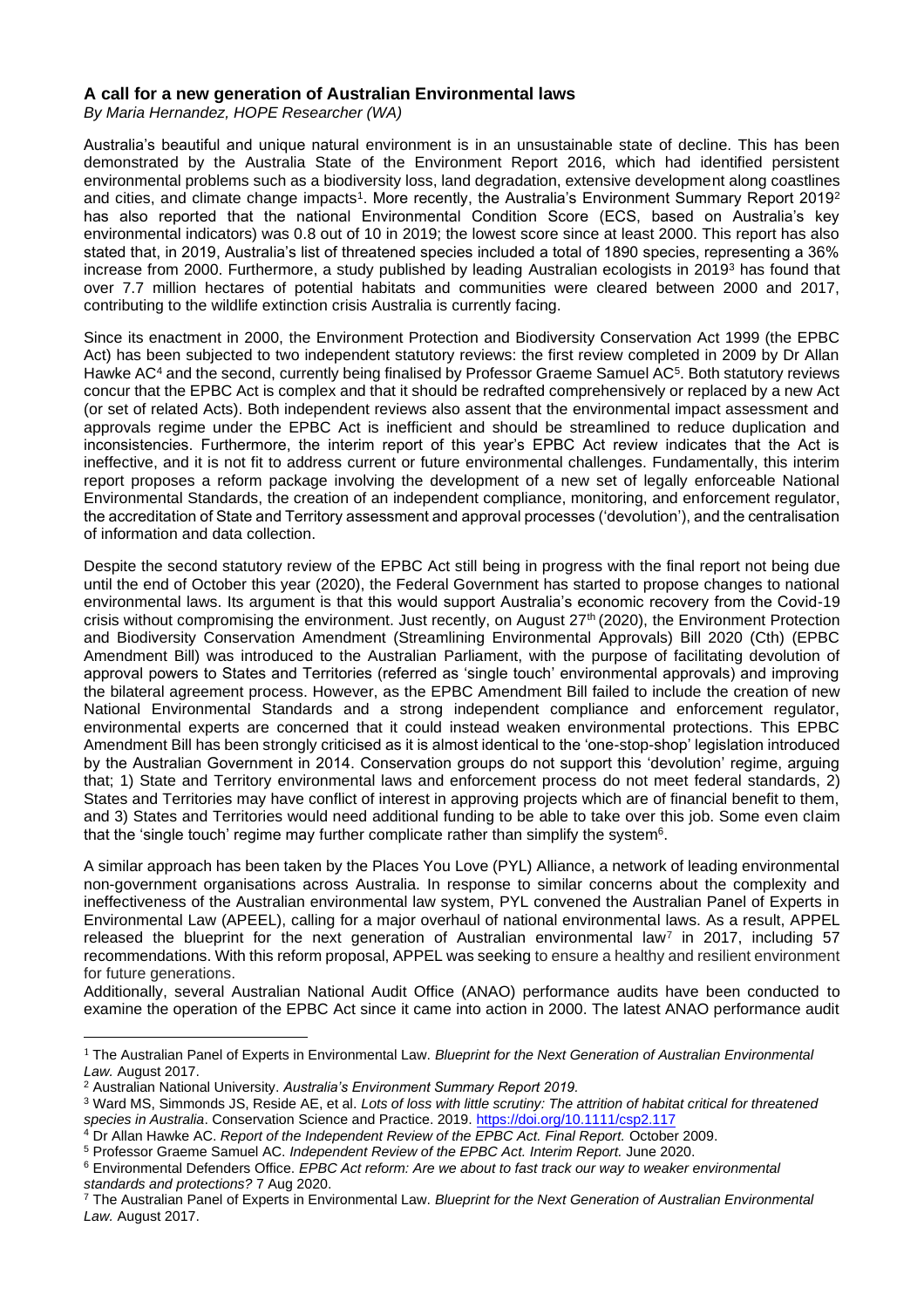report<sup>1</sup> released in June this year (2020) has indicated that the administration of referrals, assessments and approvals under the EPBC Act is neither effective nor efficient. Likewise, according to this report, previous ANAO performance audits conducted in 2003, 2007, 2014, 2016, and 2017 have also reported deficiencies in compliance monitoring and enforcement arrangements.

Australian environmental laws should enable protection, conservation, management, and restoration of Australia's natural and cultural heritage in an effective and efficient manner. However, as clearly identified by the multiple audits and independent reviews conducted on the EPBC Act since its commencement in 2000, the Australian Government's central piece of environmental legislation is failing to deliver. A fundamental reform in the way the Australian environmental laws are written, applied, and enforced is necessary to stop this environmental crisis and work towards the protection and recovery of Australia's precious environment without compromising its economy.

<sup>1</sup> Auditor-General Report No.47 2019–20. *Referrals, Assessments and Approvals of Controlled Actions under the Environment Protection and Biodiversity Conservation Act 1999*. June 2020.



**Critique of the Great Artesian Basin (GAB) Strategic Management Plan**

*By Dan Bielich, B.Sc. – Climate Science, M.S. Env, completing B. Ren-Eng*

The Great Artesian Basin (GAB) Strategic Management Plan is a framework guide organised in collaboration by the state and federal governments of Australia, to guide the actions of said governments in regards to water use, and the economic, environmental, cultural and social outcomes of the GAB. The aim of this document is not to be utilised as a statutory document, but a collaborative management plan between users to achieve objectives and outcomes. The lifespan of this management plan is estimated to last 15 years. Metrics have been installed for every 5-year period that the strategy will be operating, to test the strategy's validity in its objectives and track its progress.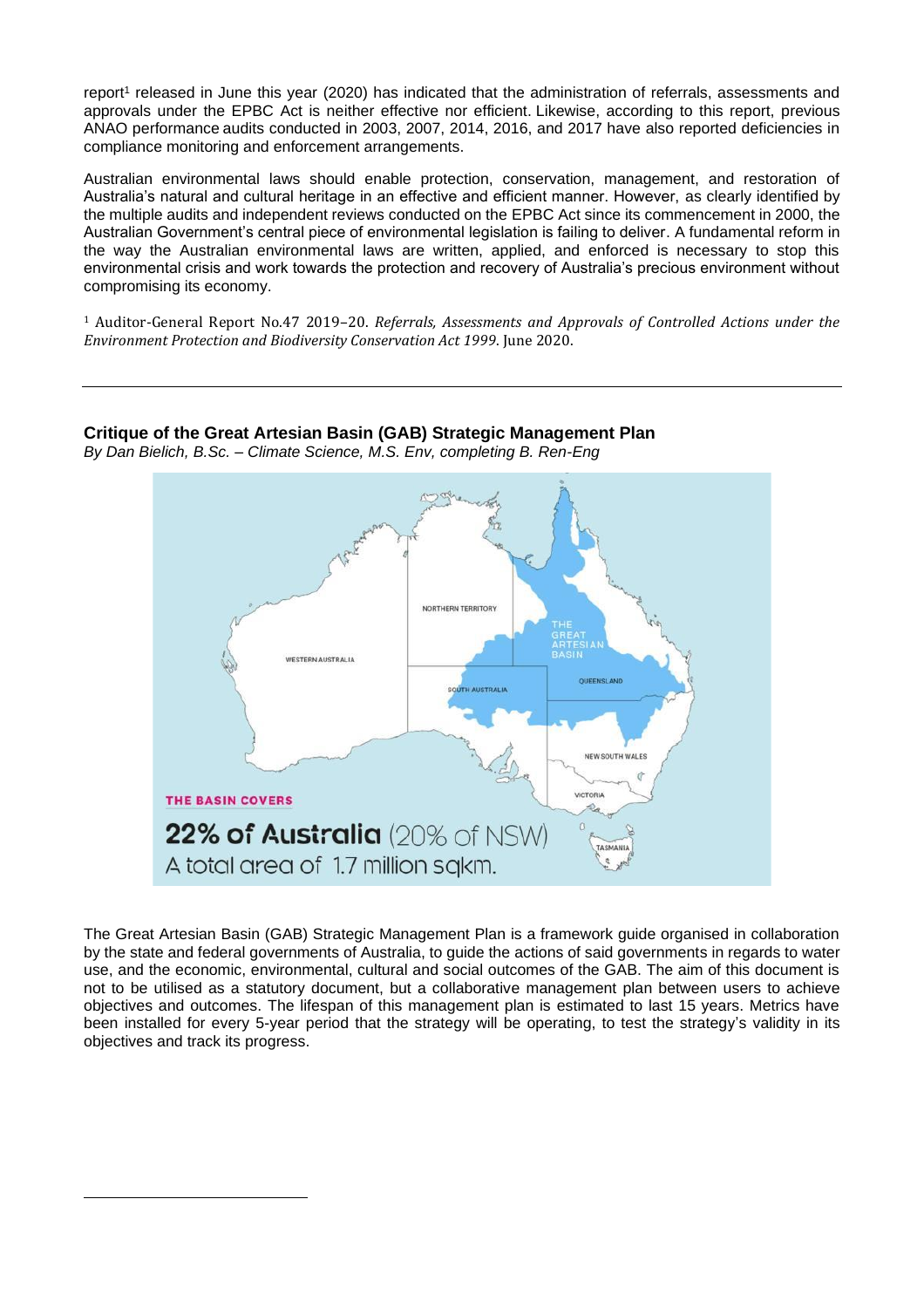#### *Context:*

The Plan seeks to deliver outcomes for the Basin through an adaptive, evidence-based risk management approach. This means accurate and timely information will be used to guide decisions of regulators, investors, water users and other interested parties. Governments will use the Plan to assist in the development of policies, management and investment plans that meet objectives for the Basin.

Investors, water users and other interested parties can use the Plan to guide decisions concerning their use and management of the Basin resources. In implementing the Plan, water users and other interested parties will play important roles in providing input and evidence to help ensure compatible Basin-wide responses to risks and development opportunities. The Plan provides for a coordinated governance structure drawing on the knowledge and expertise of all interested parties to develop robust Basin-wide perspectives that strengthen understanding and confidence in decisions about use of Basin water.

#### **Why introduce a new plan?**

Success of previous plan:

Key achievements of the previous plan include:

- 750 bores have been capped, rehabilitated or decommissioned.
- 250GL of water is being saved each year.
- Water pressure in parts of the Basin has been restored.
- Health of naturally occurring springs has been maintained or improved.
- The profile of the Basin and understanding of its structure and dynamics has been raised among its users and community members.
- With this knowledge, respect of the Basin and the importance of its sustainable management has grown.
- Substantial improvements in policy, planning and management have also been achieved, including the development of state water management plans and policy support, changed community attitudes concerning the need for judicious use of Basin resources.

*Challenges of Prior Plan*

An emerging concern in the GAB, reflected in comments made during public consultation on the draft Plan, relates to equity between water users and transparency relating to water use. As the composition of water users and patterns of use in the Basin continues to change, there are particular concerns relating to the quantity of water taken by extractive industries and their potential impact on water quality, including on stock and domestic water supplies. There is concern that water take for different industries is managed under different legislation within the same state and that not all take in the Basin is fully accounted for in a consistent manner. There is a desire for all water users to be accountable in order to contribute to maintaining the long-term sustainability of the Basin. The Plan addresses these concerns in a number of ways. Governments involved in GAB management (Basin governments) agree to implement measures aimed at minimising impacts from extractive industries on groundwater recharge and groundwater dependent ecosystems. Facilitating full accounting of water taken by all water users, including the resource extraction industry, is an objective of the Plan. Water entitlements should have nationally compatible characteristics, with conditions complied with by industries operating in multiple jurisdictions. There is a focus in the Plan on aligning Basin management more closely with nationally agreed strategies and frameworks, including the National Water Initiative. The Plan envisages that scientifically defensible limits relating to both quantity of water take and water quality will be established and adhered to. Specifically, measures are to be implemented so that features important to natural groundwater recharge are not unduly impacted.

# **Further Emerging Challenges**

As the demand for Basin resources increases and patterns of use change, there will be increasing competition between water users, and changes to the nature, magnitude and significance of impacts caused by water extraction. Emerging challenges may include:

- injection of gases<br>- injection of water
- injection of water (for future use or to maintain aquifer pressures)
- large resource developments
- unconventional gas extraction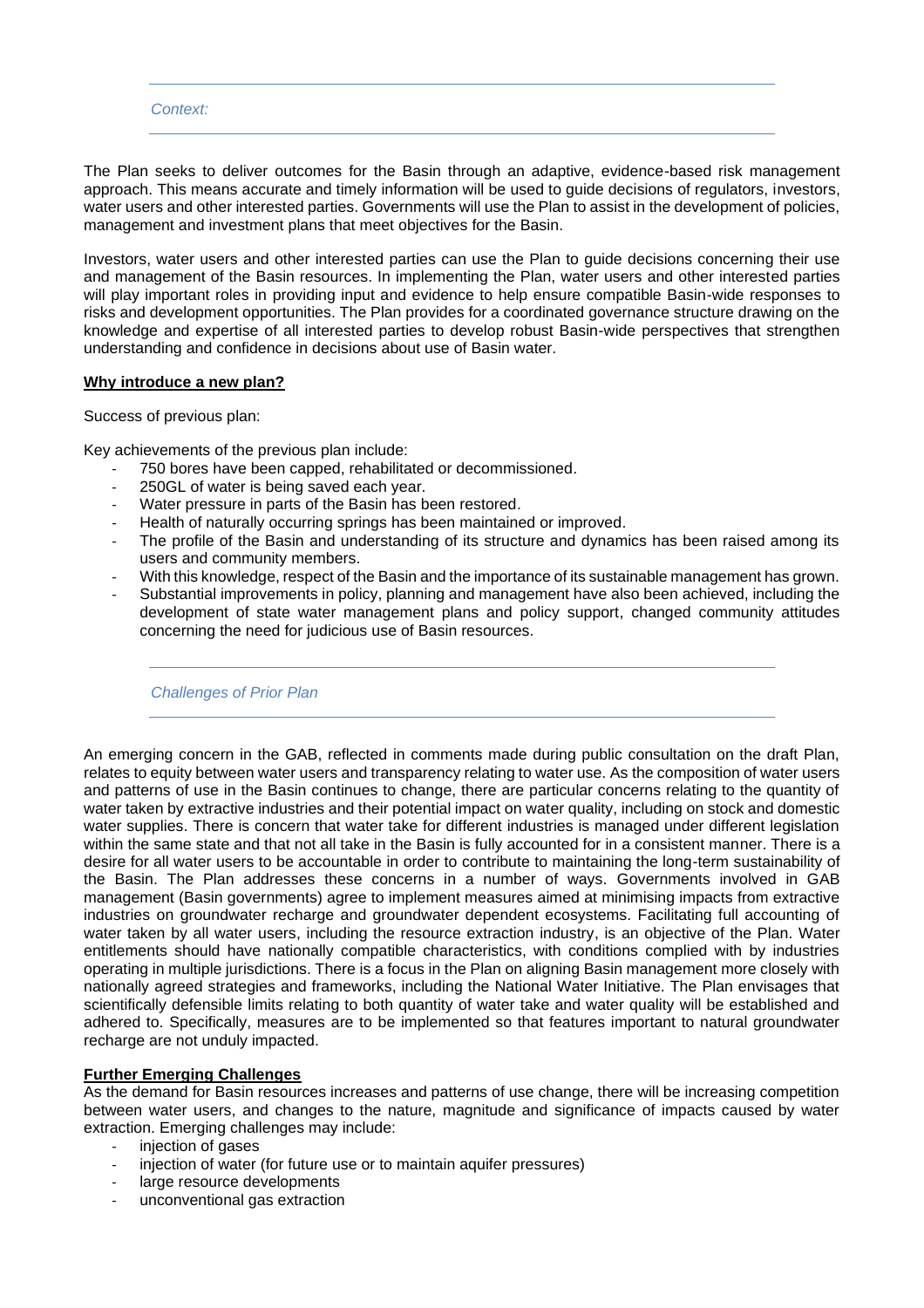These new and emerging issues may impact both water quantity and quality. To meet increasing demand, the use of new technologies to maximise the efficiency of Basin water use is encouraged to meet user demands in terms of quantity and quality.

# *GREAT ARTESIAN BASIN PLAN SUMMARY*

The primary aspects of the GAB are summarised here along with the hoped outcome:

#### 1. **Coordinated Governance:**

Coordinated governance means the GAB jurisdictions of New South Wales, Queensland, South Australia, Northern Territory and the Australian Government working together to manage the resource on a whole-of-Basin approach in partnership with communities and industry partners. This partnership provides advice to the governments on the productive, environmental and other public benefit outcomes to be achieved in a mutually beneficial way within the Basin area. Basin-wide coordinated governance engages Basin governments, community and industry in implementation of the Strategic Management Plan, to:

- Collectively consider long term management of the Basin.
- Actively engage with community and industry on matters of importance and provide community and industry advice to Basin Ministers.
- Enable transparent public reporting.
- Enable evaluation of, and public reporting on, implementation of the Strategic Management Plan.

# **2. A Healthy Resource**

A healthy resource means the Great Artesian Basin groundwater system is under artesian pressure, with water flows and quality that continue to support natural ecosystems and supply water for a wide range of human activities, including economic, social and cultural uses. It means a groundwater system in which water flows, artesian pressure, and water quality support groundwater-dependent ecosystems, and provide a supply of water that meets the needs of communities and industries. It means improved management of Basin groundwater recharge and discharge processes and the ecosystems/springs that are dependent on them. To address this, the Basin state and territory water resource plans:

- Identify access and extraction risks to Basin water resources.
- Set out scientifically defensible extraction limits and management measures that sustain the use of the resource, by 2033.
- Set out scientifically defensible water quality limits and extraction impact management measures that minimise impacts on the Basin resources, its users and dependent ecosystems. Authorised water users extract groundwater in accordance with limits.
- Specified in Basin governments' water resource management plans and under their licence or approval conditions, to minimise third party impacts.

Basin governments hope to implement the following outcomes:

- Water resource matters are considered as part of land use planning, linked to regional natural resource management plans and activities.
- Land use impacts are considered when undertaking water resource management and planning for the Basin groundwater system, especially around Basin springs and recharge areas.
- Risk-based, cost-effective measures are used to manage impacts on groundwater flows, artesian pressure and the quality of groundwater.
- Industry measures are put in place to minimise impacts from mining and other resource extraction on groundwater recharge and Basin groundwater-dependent ecosystems, including springs.
- Water resource management identifies and manages risks to Basin springs and other groundwaterdependent ecosystems, and on biodiversity and their environmental values.
- Where Basin aquifers are identified as having potential for mining and other resource extraction, Basin governments may put in place management plans for their long-term sustainable management. Landholders are encouraged and supported to adopt best management practice for managing important physical landscape features that support natural recharge and Basin springs.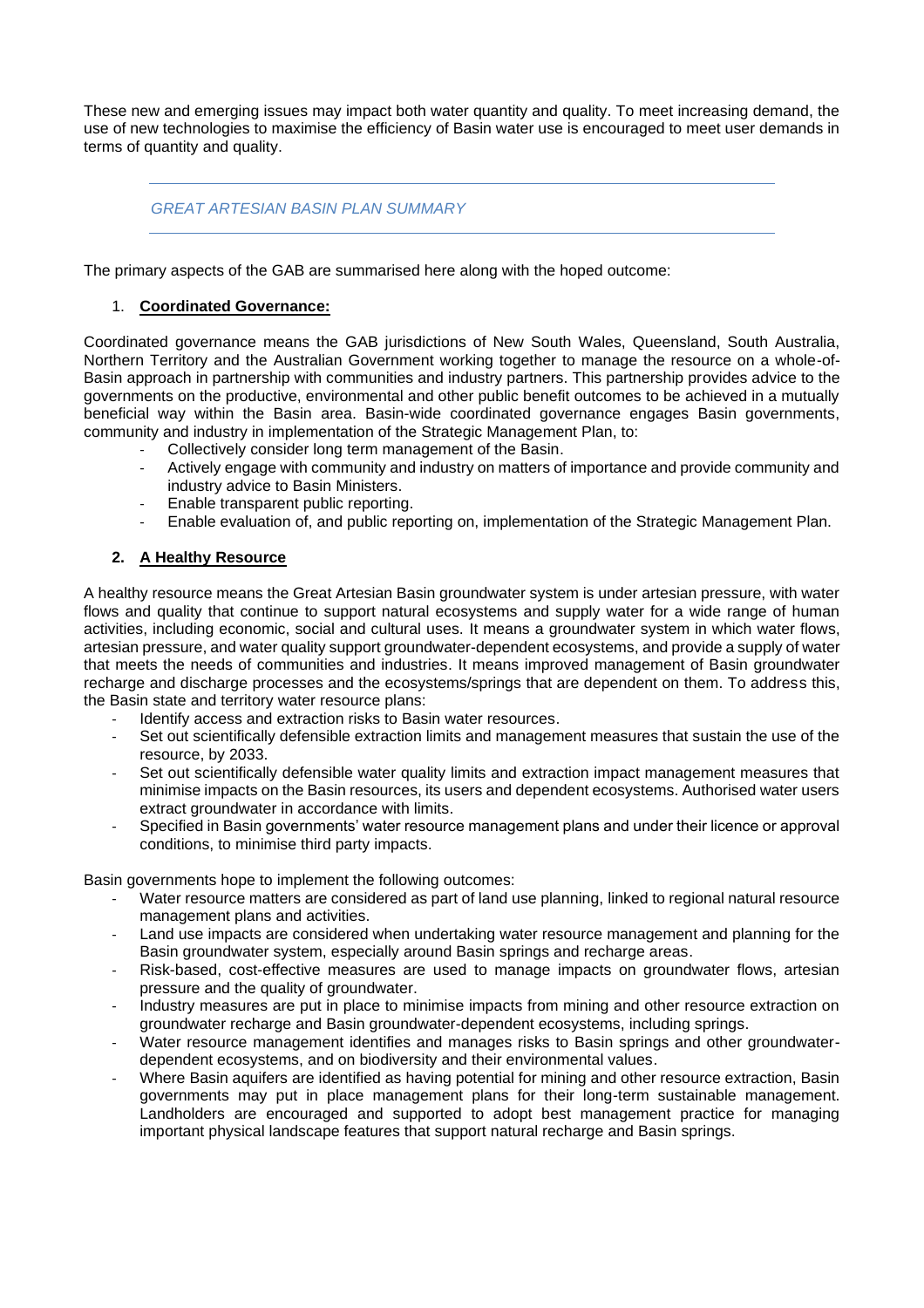# **3. Aboriginal and Torres Strait Islander Values, cultural heritage and other community values**

Those Aboriginal and Torres Strait Islander values, cultural heritage and other community values supported by Basin water and deemed to be important by Aboriginal and Torres Strait Islander people and other stakeholders are identified and considered as an integral part of the water planning and management process. Water is available to sustain Aboriginal and Torres Strait Islander values, cultural heritage and other identified community values that are dependent on the Basin groundwater system. Basin governments include provisions in water resource management plans to enable access to the groundwater required for sustaining:

- Aboriginal and Torres Strait Islander values and interests, which includes Basin springs.
	- Cultural heritage values.
	- Other identified community values.

Governments ensure that cultural knowledge is integral to governance, planning and implementation of Basin management. Aboriginal and Torres Strait Islander people have an effective voice in coordinated governance arrangements including through representation on stakeholder advisory committees within the Basin. Basin governments set out strategies to achieve Aboriginal and Torres Strait Islander values, cultural heritage and other community objectives that are dependent on Basin water resources.

# **4. Secured and Managed Access:**

Secure and manage access to groundwater for authorised water users and the environment. Public confidence that the management of groundwater access and extraction is in accordance with agreed statutory requirements. Regulatory frameworks facilitating innovative solutions and productive developments to ensure the Basin groundwater system is used in a way that optimises economic, social and environmental outcomes. Full accounting of water taken or injected by all water users.

Basin state and territory water resource management plans that specify:

- The process in which access to ground water is granted and how third-party impacts are managed.
- The characteristics of the groundwater resource, the water available for extraction and the conditions under which extractions can occur.
- Strategies to assess risks that could affect those characteristics and the allocation and extraction of groundwater.

In addition, it hopes to:

- Establish the rights and responsibilities associated with Basin state and territory authorisations to access and extract groundwater are clearly specified, understandable and enforceable.
- Enforce that government decisions that affect the extraction of groundwater are made in accordance with a transparent process and in consideration of Basin-wide perspectives.
- Introduce a coordinated governance arrangement, which enables Basin governments to work together to implement complementary authorisation/management frameworks, regulations and requirements across jurisdictional boundaries which achieves Basin wide outcomes, including pressure.
- Extract and manage groundwater, including water or gas storage, disposal and aquifer reinjection, is in accordance with rights and responsibilities specified in relevant authorisations.
- Ensure Basin governments recognise and foster access to water for Aboriginal and Torres Strait Islander people to achieve social and economic outcomes.
- Ensure Basin governments implement risk-based compliance and education programs.
- Ensure Basin governments identify, attribute and publicly report costs associated with Basin water resource planning and management.
- Allow authorised groundwater extraction and injection to be accounted for through applicable tracking and monitoring processes.

# **5. Judicious Use**

Judicious use is responsible, productive and efficient use of Basin water that minimises the impacts of extraction on groundwater flows and water pressures while meeting requirements for existing users, water-dependent ecosystems, and for development where appropriate. Basin water wastage minimised and social, economic and environmental values in the Basin enhanced in accordance with extraction limits.

Through planning, education, information, incentivising measures and regulatory tools, Basin governments and water users will manage Basin water resource extractions, in line with social, economic and environmental values, so that:

- Water wastage is minimised.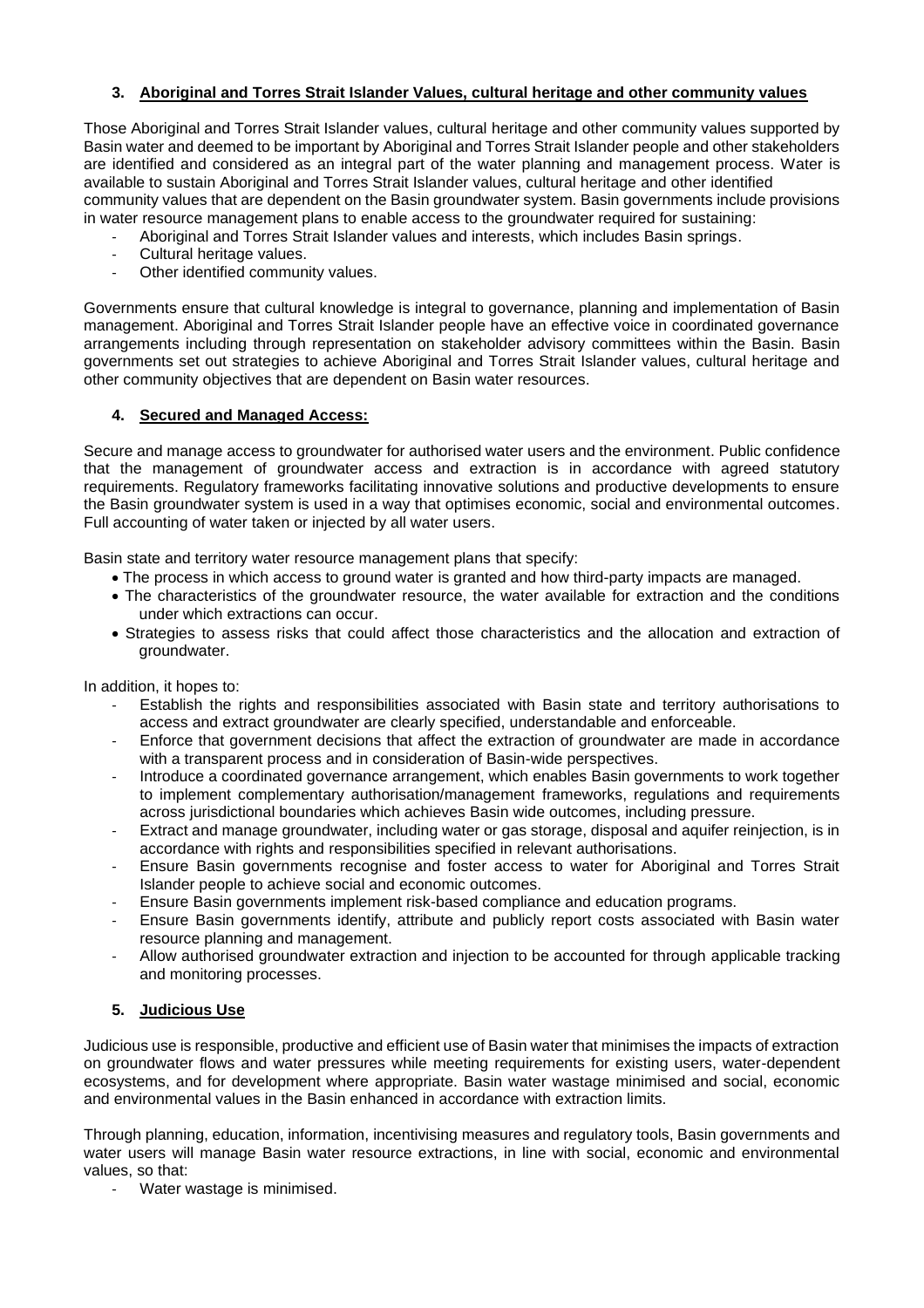- Authorised water users are encouraged to implement water use practices that minimise the amount of groundwater extracted.
- The economic value of Basin water resources increases as a result of increased productivity from using Basin water resources within agreed extraction limits.
- Water resource planning and regulatory frameworks provide for effective, efficient and innovative management of groundwater access, extraction, injection and use that is responsive to future development opportunities.
- Water infrastructure owners and operators upgrade and maintain groundwater infrastructure to meet Basin state and territory standards and minimise water loss, including the capping and piping of bores and removal of bore drains consistent with the requirements of individual state and territory water resource plans.
- New and emerging risks to the Basin's water resources are assessed and managed under state and territory legislative tools. Coordinated governance arrangements assist in identifying and promoting practices and culture for judicious use and willing compliance among water users across the Basin.
- Basin governments develop mechanisms to allow transfer of water access rights within and between jurisdictions, where water systems are physically connected and water supply considerations will permit trading. Basin governments grant new authorisations to extract groundwater through processes that maximise the efficiency and productivity of water use.

# **6. Information, knowledge and understanding for management**

Information and knowledge generation ensures that accurate, timely and readily accessible information supports good management of the GAB. Baseline information that identifies how the hydrology, hydrogeology and environment interact in Basin water resources is sufficiently accurate and robust to support decision making processes. Understanding of changes that result from extraction of Basin water resources are developed in a timely manner that enables management intervention. The benefits that accrue from use of Basin water resources are understood by water users and the general public. The coordinated governance system enables collaborative working relationships between researchers, industry, water users and governments to improve the Basin-wide information and knowledge base by:

- Seeking out, evaluating and using the best available information to make evidence-based decisions.
- Enabling collection and consolidation of information held by governments, researchers, and industry and community interests.
- Facilitating improved data quality and consistency.
- Investing in the acquisition of a) baseline information on the hydrogeological function of the Basin groundwater system, including natural recharge and discharge processes, water flows, water balances and risks to those processes, and b) information on biodiversity and ecology of groundwater-fed systems, and risks to biota for all parts of the Basin.
- Identifying knowledge gaps and priorities for research and for development of models and management tools.
- Undertaking risk-based monitoring of the Basin groundwater system, including groundwater extraction, groundwater resource condition (artesian pressure, water quality, environmental values), and water infrastructure condition, including inter-aquifer leakage.
- Compiling social, economic and cultural heritage values information related to the use of groundwater.
- Understanding future patterns of development and projected water demand within the Basin.

# **7. Communicate and Educate**

Communicate and educate means that Basin-wide water resource management information, including information on social, cultural, economic and environmental values, will be publicly available, accessible and clearly understandable.

A centralised hub for Basin-wide information is established as part of the coordinated governance system to:

- Draw on expertise from governments, water users and other interested parties.
- Share information openly.
- Assist in identifying and remedying strategic information gaps.
- Ensure that Basin information is accessible, understandable, reliable, and usable for all levels of decision-making and enquiry, and appropriate to target audiences.
- Provide a community gateway to authoritative information products about Basin groundwater systems, and their values, health, management and use.

Basin governments publicly report information on management of Basin groundwater systems. A Basin-wide resource condition report is established based on an agreed monitoring strategy. It is communicated and updated 12 months prior to each five-year review of the Plan, to include 'dashboard' indicators of the current